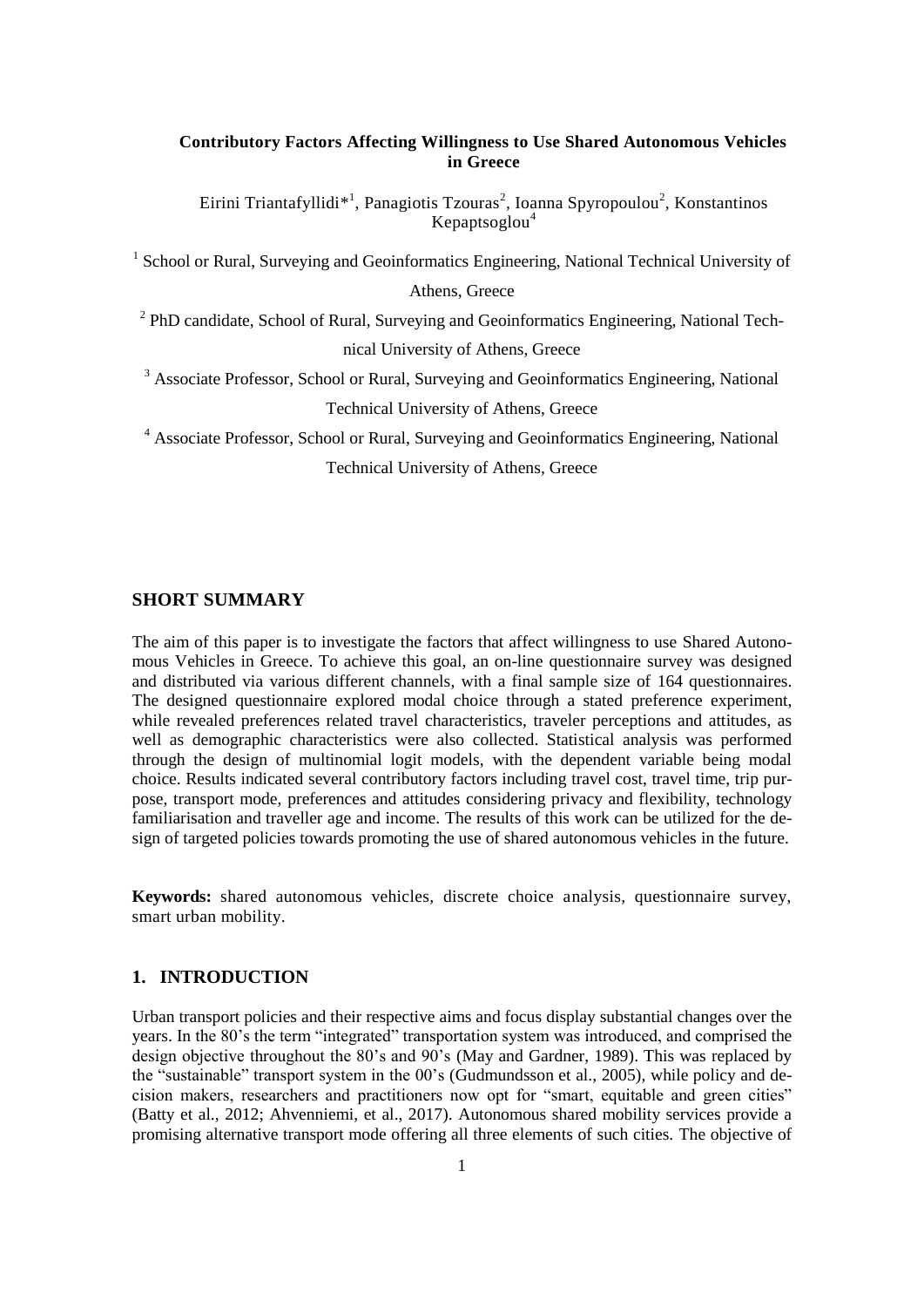this research is to explore factors affecting citizens' willingness to use shared autonomous vehicles (SAVs). SAVs may be public or private, and can serve successive trips performed by single passengers or several passengers performing overlapping trips (Lavieri and Bhat, 2019).

Traveller preferences considering such systems are affected by various factors, which are associated with the pros and cons of autonomous vehicles and shared services. Several researchers have explored elements related to traveller acceptability and willingness to use either autonomous vehicles or shared services. However, research on SAVs is not as extensive. The main motive for travellers to use SAVs is the low cost associated with their use (König and Grippenkoven, 2019), due to which their use is anticipated to precede the wide distribution of autonomous vehicles (Carteni, 2020). Safety and security issues on the other hand, comprise a discouraging factor (Carteni, 2020). While additional contributory factors have been found to be travel time (Lavieri and Bhat, 2019), trip purpose (Lavieri and Bhat, 2019), traveller gender (Abraham et al., 2017), age (König and Grippenkoven, 2019) and income (Howard and Dai, 2013; Lavieri and Bhat, 2019). The present research explores willingness to use SAVs, and considers the already established contributory factors via a stated preference questionnaire survey.

# **2. METHODOLOGY**

## *Questionnaire Survey*

A questionnaire was designed to collect the necessary data, comprising of 4 sections. The first section of the questionnaire collected information considering trip characteristics, for example, typical trip duration, purpose, transport mode, walking frequency and so on, familiarisation with different technologies and applications, and perceptions relative to factors affecting modal choice. The second section explored traveller perceptions and attitudes considering the environment, safety and productivity, while the fourth section collected sociodemographic data. A stated preference experiment was designed, and formed the main part of the questionnaire (3<sup>rd</sup>) section). A short description of SAVs accompanied by an SAV picture was presented at the front "page" of the survey, to make clear to respondents what an SAV is and what it would look like. In the 3<sup>rd</sup> section of the questionnaire participants were asked to select the transport mode they would use between private car, public transport and SAV under a number of set scenarios. These were defined through the variables of trip cost and trip duration. The latter was determined by the different elements of: time inside the mode, walking time and waiting time, thus leading to a total number of 10 different variables, with 3 levels each (Table 1), resulting in  $3^{10}$ different scenarios. Appropriate software (Ngene) was utilized to apply a fractional factorial design ensuring orthogonality leading to a subset of 27 scenarios, divided in three blocks of 9 scenarios each.

| <b>Variable</b>                      | <b>Level 1</b> | Level 2 | Level 3 |
|--------------------------------------|----------------|---------|---------|
| Private car cost $(\epsilon)$        | 4.5            | h       | 7.5     |
| Public transport cost $(\epsilon)$   | 0.7            | 12      | 1.7     |
| SAV cost $(\epsilon)$                | 1.5            | 3       | 4.5     |
| Private car time inside (mins)       | 15             | 25      | 45      |
| Public transport time inside (mins)  | 10             | 20      | 30      |
| SAV time inside (mins)               | 10             | 20      | 30      |
| Public transport walking time (mins) |                | 10      | 15      |
| SAV walking time (mins)              |                |         |         |

| Table 1: Variables and variable levels |  |  |  |  |  |
|----------------------------------------|--|--|--|--|--|
|----------------------------------------|--|--|--|--|--|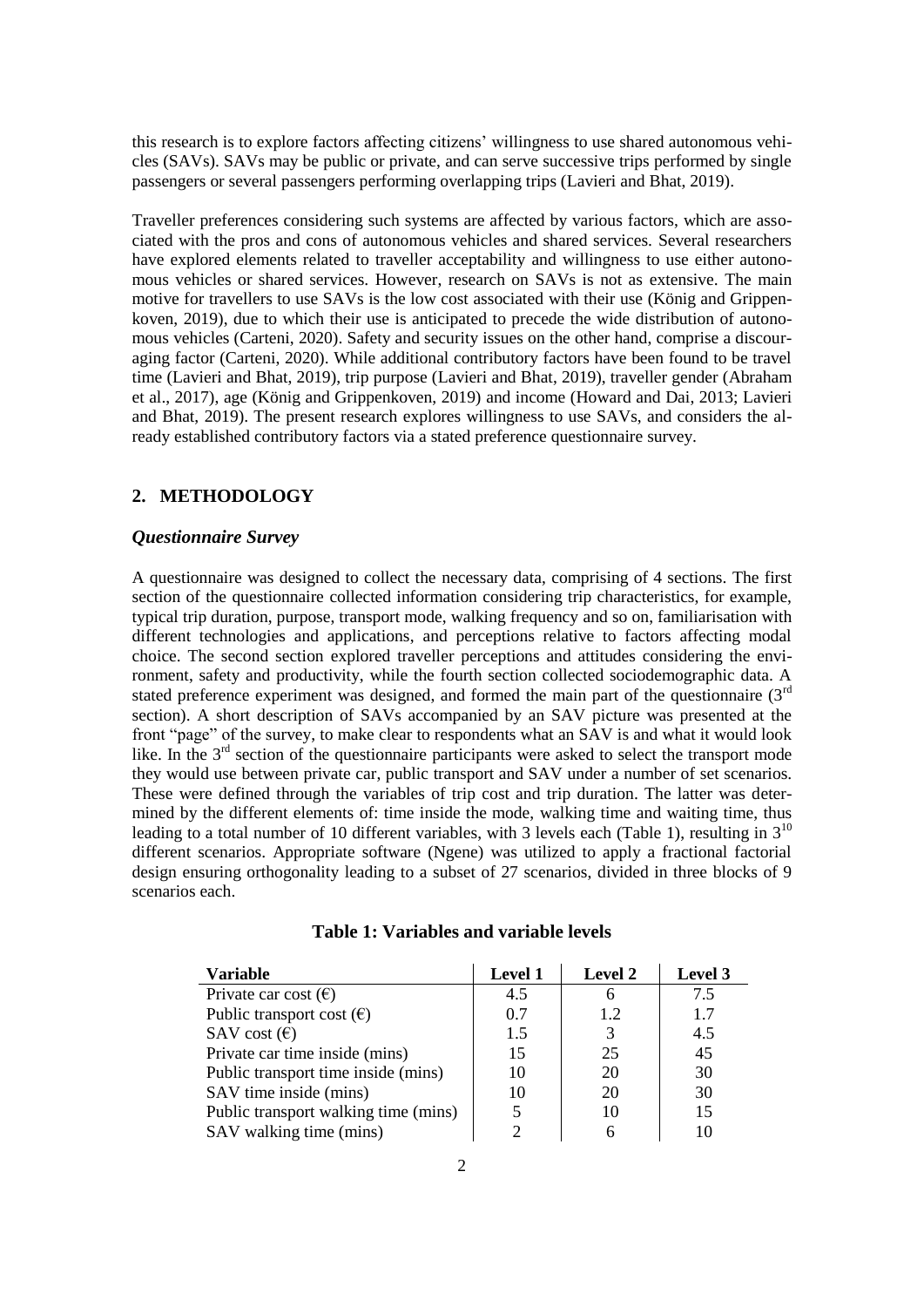| Public transport waiting time (mins) |  |  |
|--------------------------------------|--|--|
| SAV waiting time (mins)              |  |  |

It should be noted that generally lower trip times (inside the mode) were allocated to the SAV and public transport, as it is anticipated that they will have access to dedicated traffic lanes with lower traffic flow volumes and higher driving speeds. Furthermore, SAVs provide more tailored services compared to public transport, thus lower walking and waiting times are selected. It should be noted though, that this is not a pattern that is followed in all scenarios, i.e. some scenarios may present higher times for SAVs compared to public transport, or lower times inside the vehicle for private cars compared to public transport and SAVs.

The questionnaire was distributed on-line via various channels, while effort was made to achieve a somewhat equal distribution of the three different blocks in the collected data. The questionnaire survey had a two-three month duration, and the final sample size was 164 questionnaires, yielding a total of 1476 (164x9scenarios) modal choice answers.

### *Statistical Analysis*

Discrete choice analysis was performed, and in particular, multinomial logit models were designed in RStatistics Programming Language, in the RStudio environment utilizing the "mlogit" library. The independent variable was the modal choice that the survey respondents' had made under each scenario, while the dependent variables were the scenario parameters (which differed for each scenario) and the data from the  $1<sup>st</sup>$ ,  $2<sup>nd</sup>$  and  $4<sup>th</sup>$  questionnaire sections (which only differed between participants).

# **3. RESULTS AND DISCUSSION**

Table 2 presents the sample characteristics.

| Variable    | <b>Level</b>         | <b>Number</b>  |
|-------------|----------------------|----------------|
|             | Male                 | 72             |
| Gender      | Female               | 91             |
|             | Other                | 1              |
|             | < 18                 | $\overline{4}$ |
|             | 18-25                | 56             |
|             | $26 - 35$            | 59             |
| Age group   | 36-45                | 19             |
|             | 46-55                | 16             |
|             | 56-65                | 7              |
|             | >65                  | 3              |
|             | Single               | 86             |
| Family sta- | Married/relationship | 73             |
| tus         | Widow/er             | 1              |
|             | Divorced             | 4              |
|             | 1                    | 26             |
| Household   | 2                    | 41             |
| members     | 3                    | 32             |
|             | 4                    | 50             |
|             | >4                   | 15             |
| Number of   | 0                    | 11             |
|             |                      |                |

### **Table 2: Sample characteristics**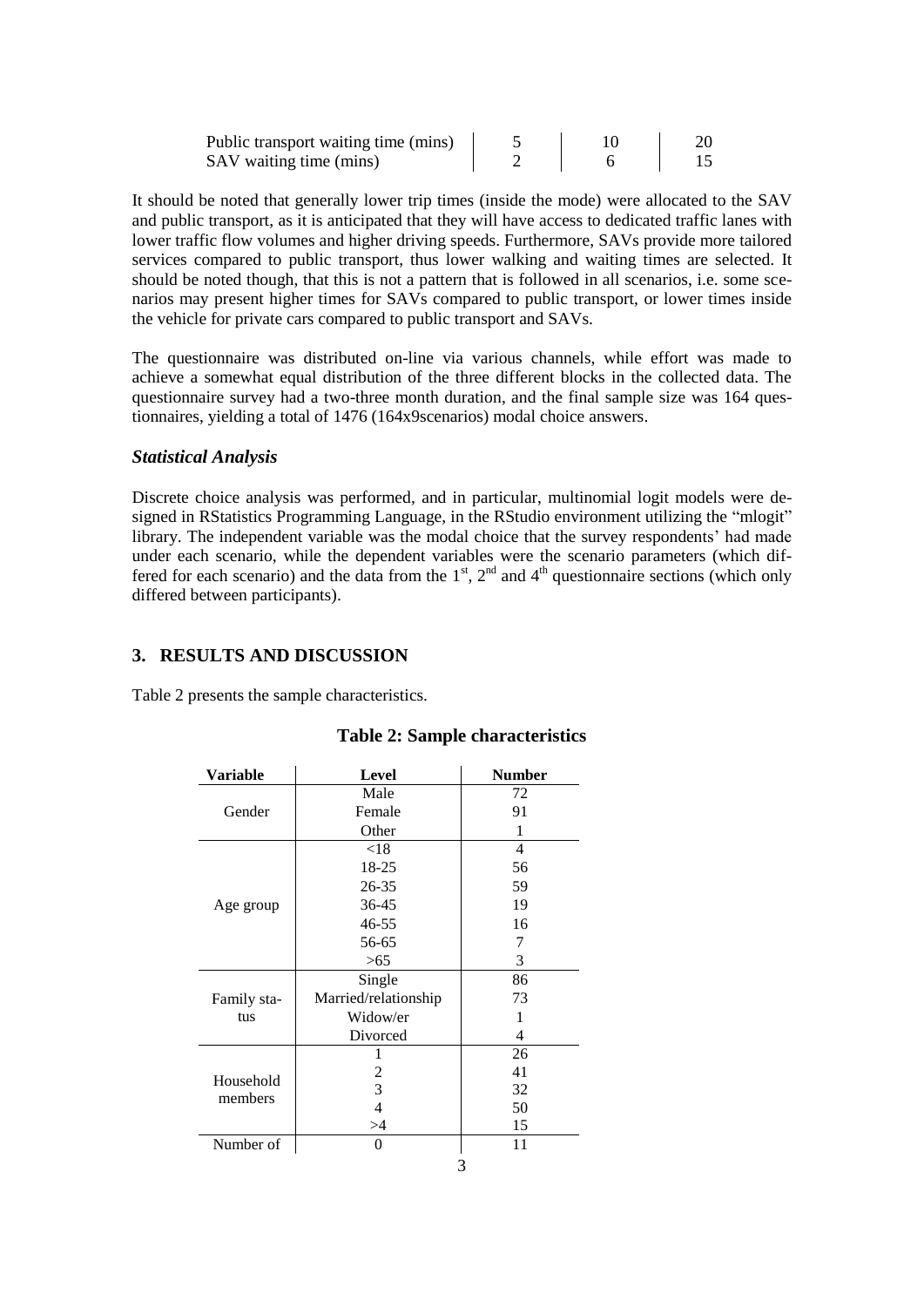| vehicles in       |             | 60 |
|-------------------|-------------|----|
| the house-        | 2           | 64 |
| hold              | >2          | 29 |
| Accessibility     | Never       | 14 |
| frequency to      | Rarely      | 7  |
| household         | Sometimes   | 19 |
| vehicles          | Often       | 29 |
|                   | Always      | 95 |
| Residence         | City centre | 70 |
| area type         | Suburb      | 84 |
|                   | Rural       | 10 |
|                   | <,900       | 22 |
|                   | 901-1500    | 48 |
| Monthly           | 1501-2500   | 44 |
| family in-        | 2501-3750   | 25 |
| come $(\epsilon)$ | 3751-5000   | 5  |
|                   | >5000       | 14 |
|                   | na          | 6  |

Women constitute about 55% of the total sample size. In the most recent population census about 51% of the Greek population were women, thus the sample displays a representative gender distribution. At the same time, the vast majority of the survey respondents were rather young, as the age groups 18-25 and 26-35 consisted about 70% of the total sample size. Overrepresentation of young people is a potential issue in web-based surveys, and possibly different dissemination channels should have been sought. However, assuming that SAVs will not operate in the near future, these people will comprise the most active part of the population when SAV services will be offered. Under this perspective, further representation of older people was not sought.

The distribution of the main mode used at present for a typical trip was calculated to be 56.7% for the private car (as a driver), 3.7% for the private car (as a passenger), 4.3% for the motorcycle, 27.4% for public transport and 7.9% for walking/cycling. Initial descriptive analysis indicated that out of the 1476 scenarios, the private car was selected in 553 scenarios (37.47%), public transport in 429 (29.06%), while the SAV was selected in 494 scenarios (33.4%). Last, the number of participants selecting the same transport mode irrespectively of the scenario characteristics was 15 respondents who always chose the private car (13 of which had noted to be using their private car as their main transport mode), 2 respondents always selecting public transport and 1 respondent always selecting the SAV.

Table 3 presents the results of the multinomial logit model design considering the selection of public transport and SAV over the private vehicle.

| <b>Variables</b>                           | <b>Estimate</b> | <b>Std. Error</b> | z-value  | $Pr(\geq  z )$ |
|--------------------------------------------|-----------------|-------------------|----------|----------------|
| Cost                                       | $-0.261$        | 0.036             | $-7.222$ | 5.14E-13       |
| <b>PUBLIC TRANSPORT RELATED PARAMETERS</b> |                 |                   |          |                |
| Constant                                   | $-1.483$        | 0.827             | $-1.793$ | 0.0729835      |
| <i>Scenario Parameters</i>                 |                 |                   |          |                |
| Time inside the vehicle                    | $-0.072$        | 0.008             | $-8.609$ | $< 2.2e-16$    |
| Walking time                               | $-0.060$        | 0.016             | $-3.686$ | 0.0002274      |
| Waiting time                               | $-0.082$        | 0.011             | $-7.338$ | 0.0000000      |

### **Table 3: Multinomial logit model**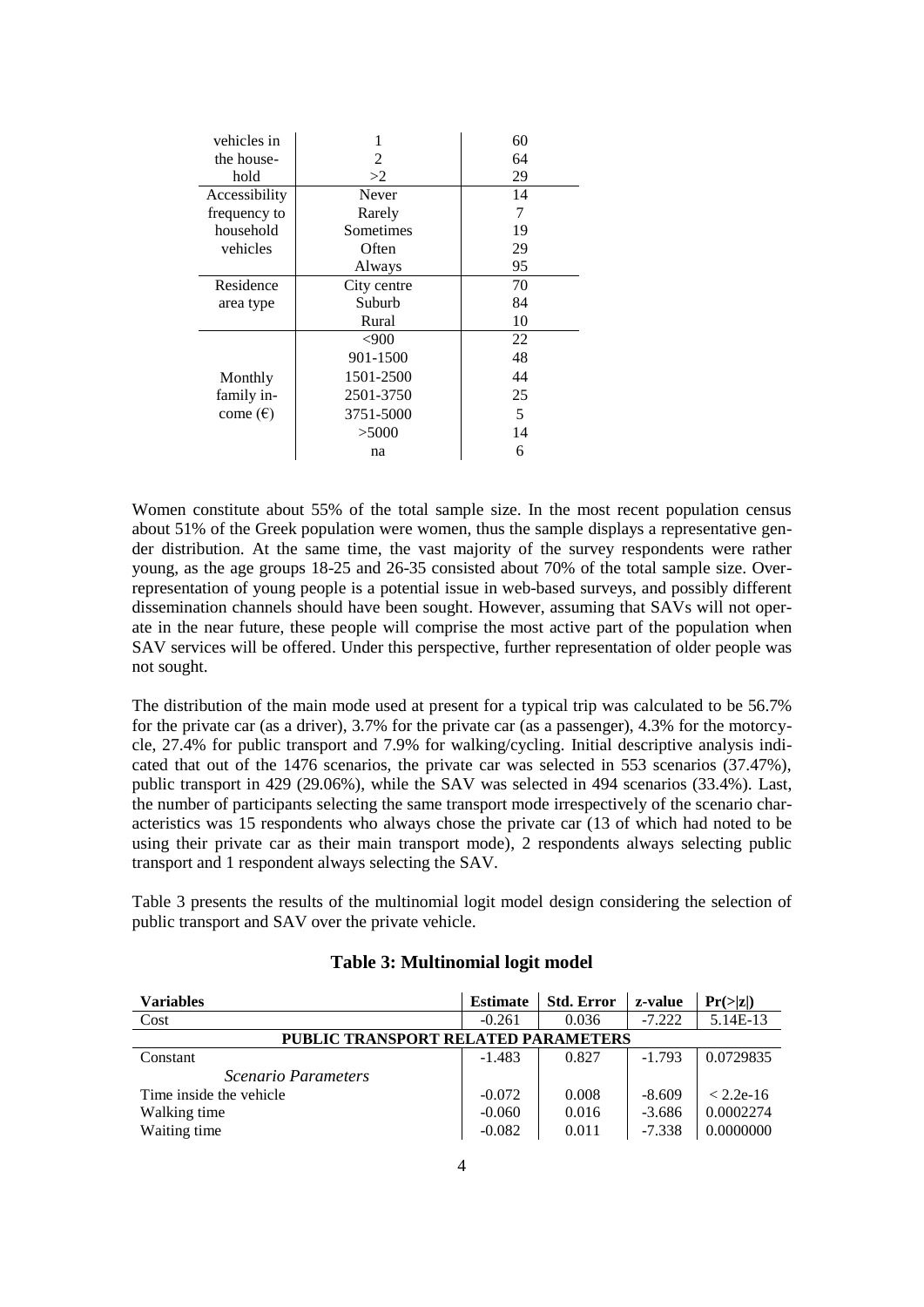| Trip characteristics                                |          |       |          |             |
|-----------------------------------------------------|----------|-------|----------|-------------|
| Main trip purpose [work/education]                  | $-0.752$ | 0.228 | $-3.292$ | 0.0009933   |
| Main transport mode [walking/cycling]               | 0.538    | 0.340 | 1.581    | 0.1138271   |
| Main transport mode [private car as a driver]       | $-0.743$ | 0.185 | $-4.006$ | 0.0000618   |
| Utilizing more than one modes in a typical trip     | 0.259    | 0.093 | 2.802    | 0.0050819   |
| Walking more than 500m in a typical day             | 0.211    | 0.070 | 2.994    | 0.0027568   |
|                                                     |          |       |          |             |
| Perceptions on factors affecting modal              |          |       |          |             |
| choice                                              |          |       |          |             |
| Trip cost                                           | 0.410    | 0.084 | 4.870    | 0.0000011   |
| Privacy                                             | $-0.215$ | 0.083 | $-2.583$ | 0.0098032   |
| Independence/flexibility                            | 0.197    | 0.092 | 2.126    | 0.0335277   |
| Familiarisation (use frequency)                     |          |       |          |             |
| Pc/laptop                                           | 0.216    | 0.088 | 2.468    | 0.0135881   |
| Public transport telematic application              | 0.275    | 0.070 | 3.955    | 0.0000764   |
| Perceptions                                         |          |       |          |             |
| Vehicle emissions affect my selection of transport  |          |       |          |             |
| mode                                                | 0.178    | 0.084 | 2.117    | 0.0342813   |
| When I am in a vehicle with other passengers I      |          |       |          |             |
| am cautious                                         | $-0.243$ | 0.078 | $-3.092$ | 0.0019913   |
| During my trip as a passenger I find time to finish |          |       |          |             |
| some tasks                                          | 0.153    | 0.070 | 2.177    | 0.0294514   |
| Sociodemographic                                    |          |       |          |             |
| Age group                                           | 0.011    | 0.008 | 1.432    | 0.1520670   |
| Income                                              | $-0.227$ | 0.056 | $-4.057$ | 0.0000497   |
| <b>SAV RELATED PARAMETERS</b>                       |          |       |          |             |
| Constant                                            | $-3.634$ | 0.740 | $-4.911$ | 0.0000009   |
|                                                     |          |       |          |             |
|                                                     |          |       |          |             |
| Scenario Parameters                                 |          |       |          |             |
| Time inside the vehicle                             | $-0.071$ | 0.008 | $-9.131$ | $< 2.2e-16$ |
| Walking time                                        | $-0.077$ | 0.019 | $-3.983$ | 0.0000681   |
| Waiting time                                        | $-0.069$ | 0.012 | $-5.794$ | 0.0000000   |
| Trip characteristics                                |          |       |          |             |
| Main trip purpose [work/education]                  | 0.517    | 0.239 | 2.161    | 0.0307015   |
| Main transport mode [walking/cycling]               | 0.987    | 0.343 | 2.880    | 0.0039750   |
| Main transport mode [private car as a driver]       | $-0.090$ | 0.181 | $-0.496$ | 0.6201237   |
| Utilizing more than one modes in a typical trip     | 0.195    | 0.090 | 2.166    | 0.0302856   |
| Walking more than 500m in a typical day             | 0.211    | 0.067 | 3.167    | 0.0015416   |
|                                                     |          |       |          |             |
| Perceptions on factors affecting modal              |          |       |          |             |
| choice                                              |          |       |          |             |
| Trip cost                                           | 0.206    | 0.077 | 2.674    | 0.0074980   |
| Privacy                                             | $-0.242$ | 0.080 | $-3.041$ | 0.0023561   |
| Independence/flexibility                            | 0.174    | 0.086 | 2.034    | 0.0419915   |
| Familiarisation (use frequency)                     |          |       |          |             |
| Pc/laptop                                           | 0.068    | 0.077 | 0.879    | 0.3793685   |
| Public transport telematic application              | 0.403    | 0.067 | 6.009    | 0.0000000   |
| Perceptions                                         |          |       |          |             |
| Vehicle emissions affect my selection of transport  |          |       |          |             |
| mode                                                | 0.162    | 0.080 | 2.022    | 0.0431399   |
| When I am in a vehicle with other passengers I      |          |       |          |             |
| am cautious                                         | $-0.087$ | 0.071 | $-1.212$ | 0.2256748   |
| During my trip as a passenger I find time to finish |          |       |          |             |
| some tasks                                          | 0.188    | 0.067 | 2.829    | 0.0046692   |
| Sociodemographic<br>Age group                       | 0.040    | 0.007 | 5.893    | 0.0000000   |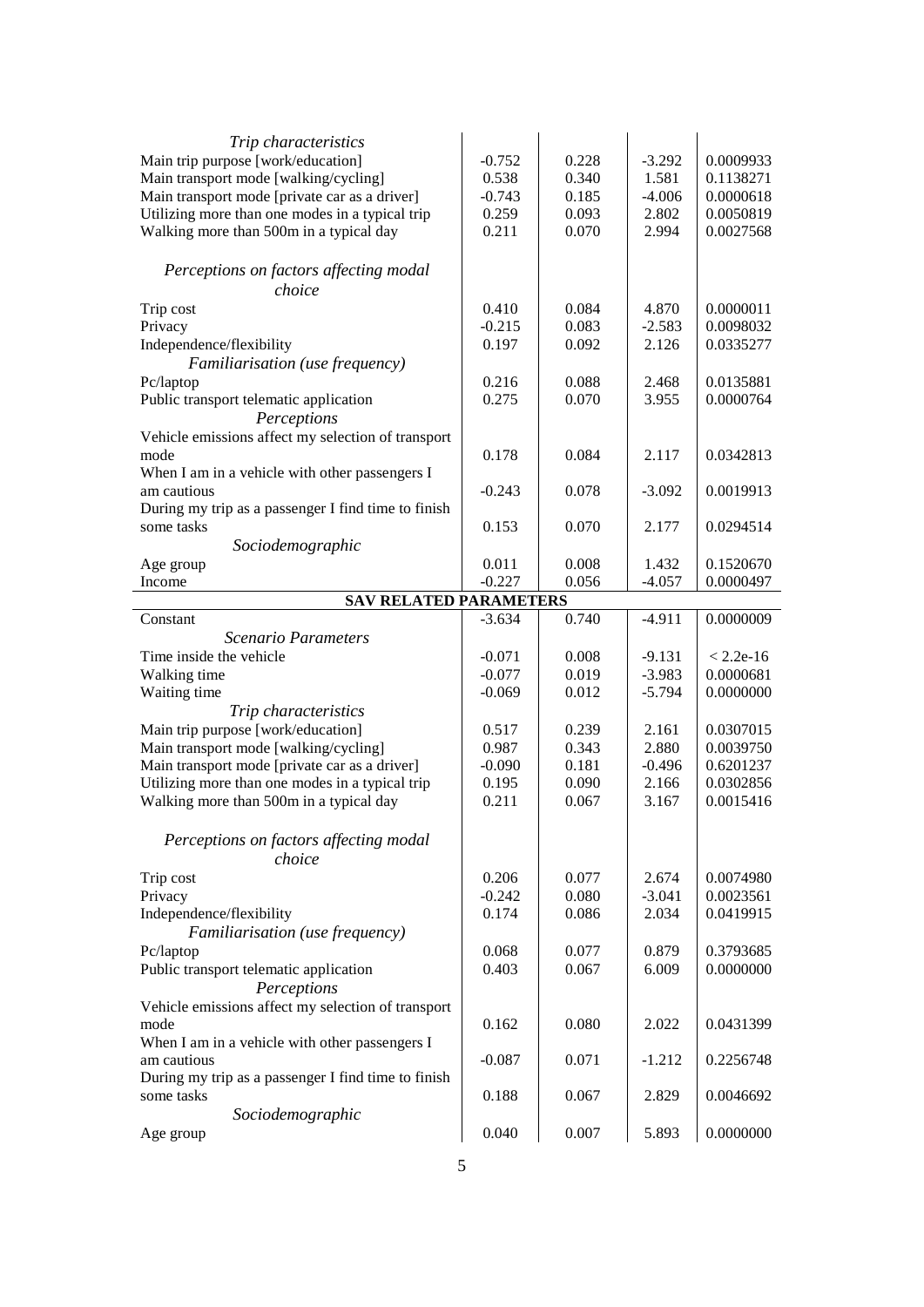| Income                                              | $-0.079$ 0.049 $-1.618$ 0.1055884 |
|-----------------------------------------------------|-----------------------------------|
| Log-Likelihood                                      | $-1270.3$                         |
| Initial Log-Likelihood                              | $-1613.7$                         |
| McFadden                                            | 0.21278                           |
| Likelihood ratio test (p.value $\leq 2.22e^{-16}$ ) | 686.73                            |

Several parameters were found to affect modal choice, including parameters associated with scenario characteristics, trip characteristics, traveller perceptions, familiarisation with technology and applications and sociodemographic characteristics. The constant for both public transport and SAVs is negative indicating a reduced probability of being selected over the private car. It should be noted that in the scenario design, all participants were assumed to have access to a private car, which is not always the case. Time, whether walking or waiting, presents negative utilities for both modes, while four other factors presented negative values. These were using the private vehicle as the main transport mode (only for public transport), valuing privacy in modal choice, being affected by the presence of other passengers and family income.

## **4. CONCLUSIONS**

The present study explores willingness to use SAVs over the private car and public transport. Considering the first alternative, SAV use is mainly associated with lower cost, different safety levels (others anticipate it as more safe, others as less safe), while it allows travellers to utilize the time inside the vehicle to perform other tasks (from reading a book, to working). Compared to public transport SAV offers a more personalized service, with reduced trip duration, higher comfort levels, but is associated with higher costs.

The approach followed in this work involved the design of a stated preference questionnaire survey on modal choice, where respondents had to choose their transport mode between private car, public transport and SAV under specific given scenarios. The questionnaire was distributed on-line, and data was collected for 164 travellers yielding a total of 1476 scenarios. A multinomial logit model was designed to explore the factors affecting SAVs and public transport preferences over the private car, and reveal potential patterns.

Results indicated that public transport and SAVs present similarities and differences as anticipated, while several factors were found to affect the choice of SAVs. Considering time, time inside the vehicle displayed negative values, reducing their use probability over the private car. The mode estimates though were quite similar between the public transport and SAVs. This indicates that travellers perceived their time spent inside the shared vehicles in a similar manner. Still, SAVs are expected to be more spacious (space allocated per passenger) and a seat is expected to be guaranteed for all travellers, which the respondents might not have been aware or considered. On the other hand, respondents demonstrated higher expectations for SAVs considering walking time compared to public transport, and lower expectations considering waiting time. Still, the differences were not that great.

A substantial difference is observed considering main trip purpose. Travellers, whose main trip purpose was work or study, preferred the private car over public transport, while they preferred SAVs over the private car. This might be a key element when promoting SAV use in the future. Considering factors affecting modal choice, three were found to affect SAV use, however presenting similar behaviour between public transport and SAVs. These were trip cost, privacy and independence/flexibility. Travellers who value their privacy presented higher probability to use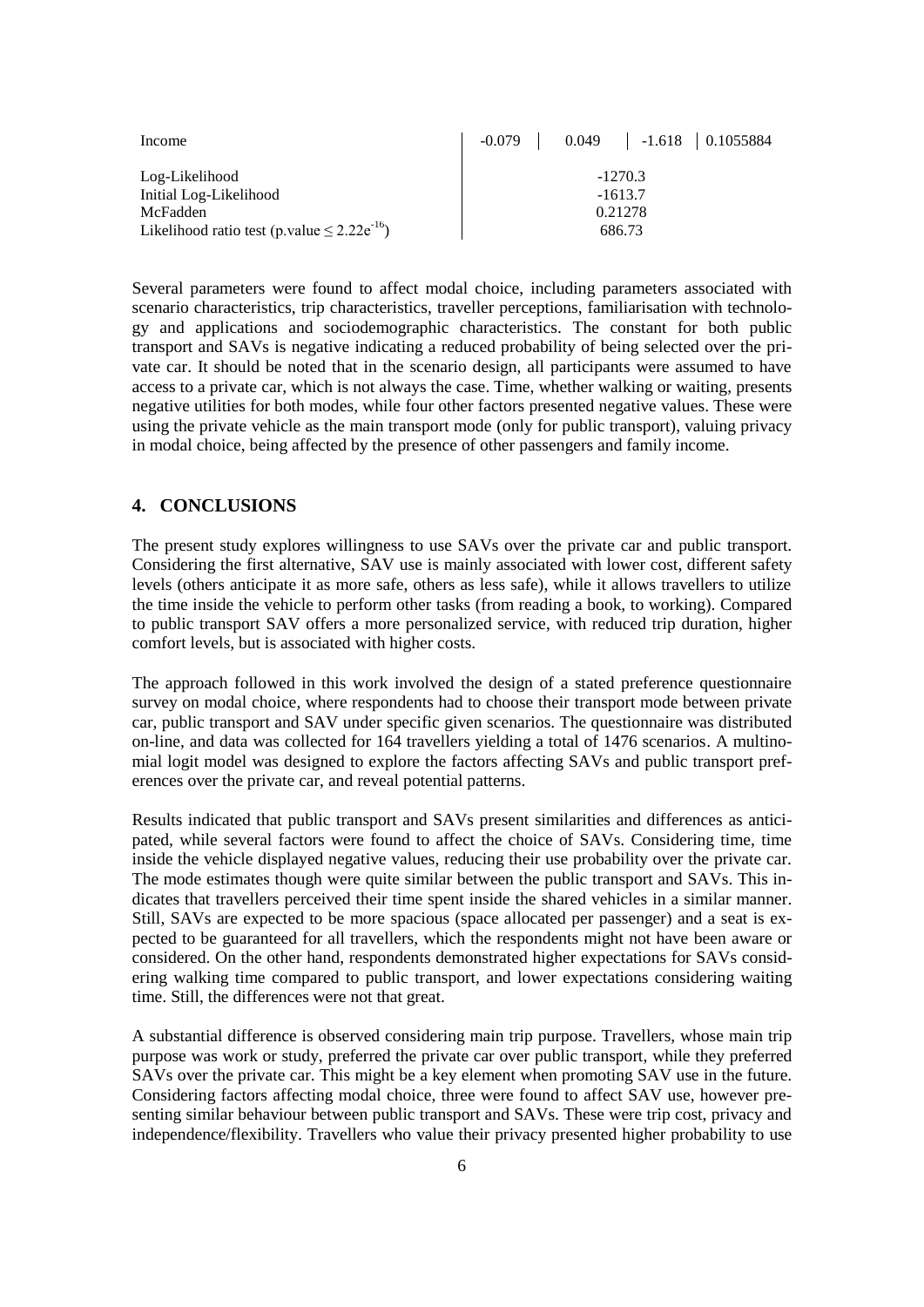a private vehicle, while travellers who consider trip cost and flexibility when selecting a transport mode preferred SAVs over the private vehicle. Privacy is an issue for SAVs, however, SAVs can be also utilized for single passengers increasing their popularity and targeting such population. At the same time, travellers whose main transport mode is the private car do not present statistically significant differences in preferences between the private car and the SAV. This is promising, as main objective of SAVs adoption is the shift from private transport to SAVs.

SAVs are also appealing to travellers whose modal choice is ecologically conscious, as results indicated that they prefer public/shared transport to private. Last, travellers who feel cautious in the presence of co-passengers are less probable to use public transport over the private car, while this factor does not seem to affect them in the choice of SAVs. Considering sociodemographic characteristics, only age was found to affect travellers' selection of SAVs over the private vehicle, with travellers' preference of SAVs over the private car increasing with age. It should be noted though that the majority of the explored population was young people. SAVs are also anticipated to be a valuable service for older drivers with reduced driving capabilities. Traveller gender or income were not found to affect travellers' willingness to use SAVs over the private car.

The present study is a first attempt to explore factors affecting travellers willingness to use SAVs in Greece, and can form the basis of further research and the determination of targeted policies to increase SAV acceptance and use when they become operable in the future.

## **REFERENCES**

Ahvenniemi, H., Huovila, A., Pinto-Seppä, I., Airaksinen, M. 2017. What are the differences between sustainable and smart cities?, *Cities*, Vol. 60, pp. 234-245.

Batty, M., Axhausen, K.W., Giannotti, F., Pozdnoukhov, A., Bazzani, A., Wachowicz, M., Ouzounis, G., Portugali, Y. 2012. Smart cities of the future. *The European Physical Journal Special Topics,* Vol. 214, pp. 481–518.

Cartenì, A. 2020. The acceptability value of autonomous vehicles: A quantitative analysis of the willingness to pay for shared autonomous vehicles (SAVs) mobility services. *Transportation Research Interdisciplinary Perspectives*, Vol. 8, 100224.

Gudmundsson, H., Wyatt, A., Gordon, L. 2005. Benchmarking and sustainable transport policy: Learning from the BEST network. *Transport Reviews*, Vol. 25(6), pp. 669-690.

Howard, D., Dai, D. 2014. Public Perceptions of Self-Driving Cars: The Case of Berkeley, California. In Proceedings of the 93<sup>rd</sup> Annual Meeting of the Transportation Research Board, 12-16 January, Washington DC.

König, A., Grippenkoven, J. 2020. Travellers' willingness to share rides in autonomous mobility on demand systems depending on travel distance and detour. *Travel Behaviour and Society*, Vol. 21, pp. 188-202.

Lavieri, P., Bhat, C. 2019. Modeling individuals' willingness to share trips with strangers in an autonomous vehicle future. *Transportation Research, Part A: Policy and Practice*, Vol. 124, pp. 242-261.